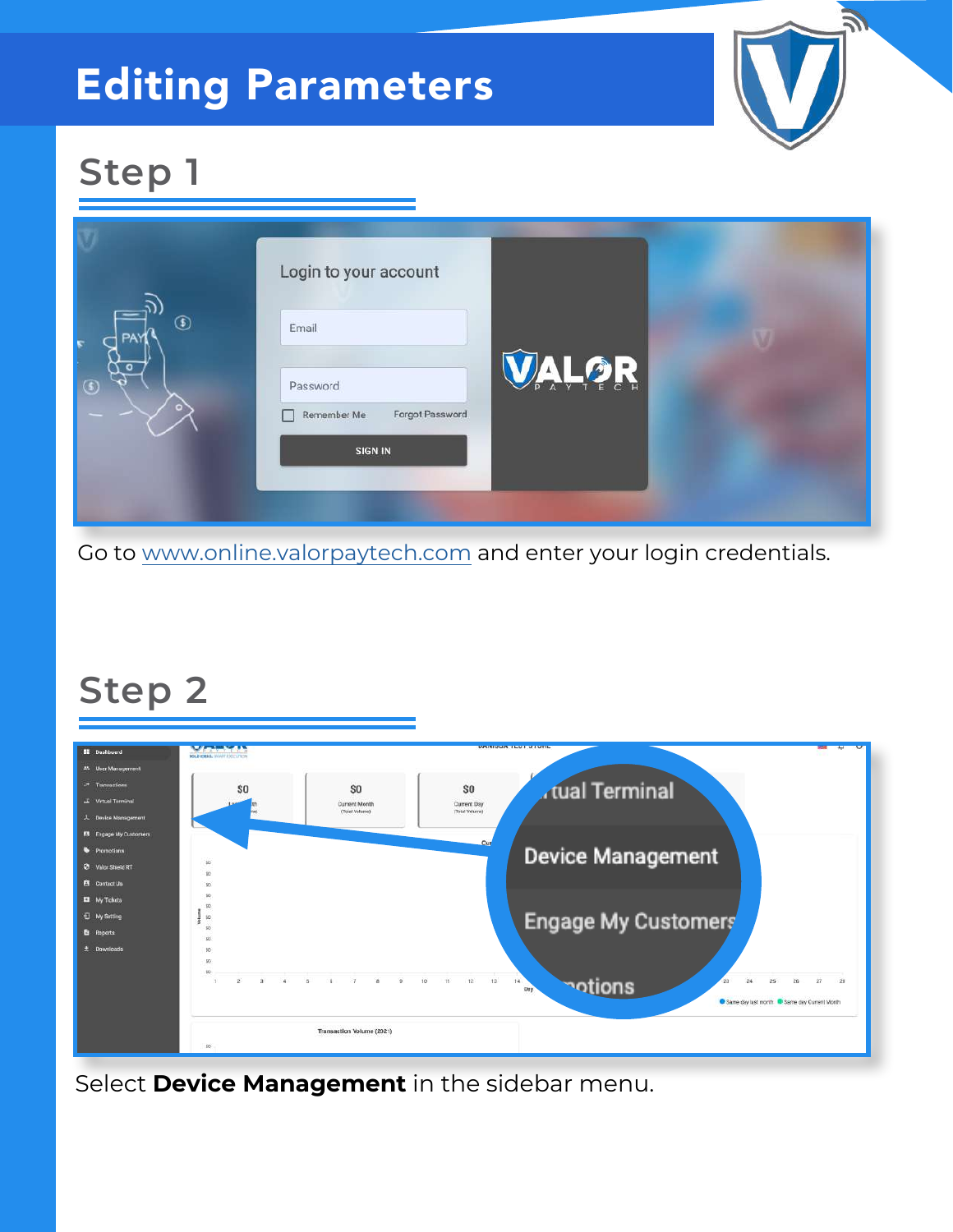| <b>Step 3</b>              |                                                   |  |                        |               |
|----------------------------|---------------------------------------------------|--|------------------------|---------------|
| Danissa Test S             | EPI: 2106021009 VER: 1.0.0 Processor: TSYS SIERPA |  | ₹ (718) 581-967        |               |
| V# / TID:75009549,75021670 | Status: Active                                    |  | $\blacksquare$ er<br>₽ | EditParameter |

Use the search box to lookup the device that needs parameter updates; you can search by EPI, merchant name, or device name. Once the device comes up, select the **ellipsis (:)** on the top right of the snapshot, then click on **Edit Parameters**.

## **Step 4**

Within the **Tip, Tax & Fee** section, you have the options to modify tip and different tip options, server/clerk setup and tax.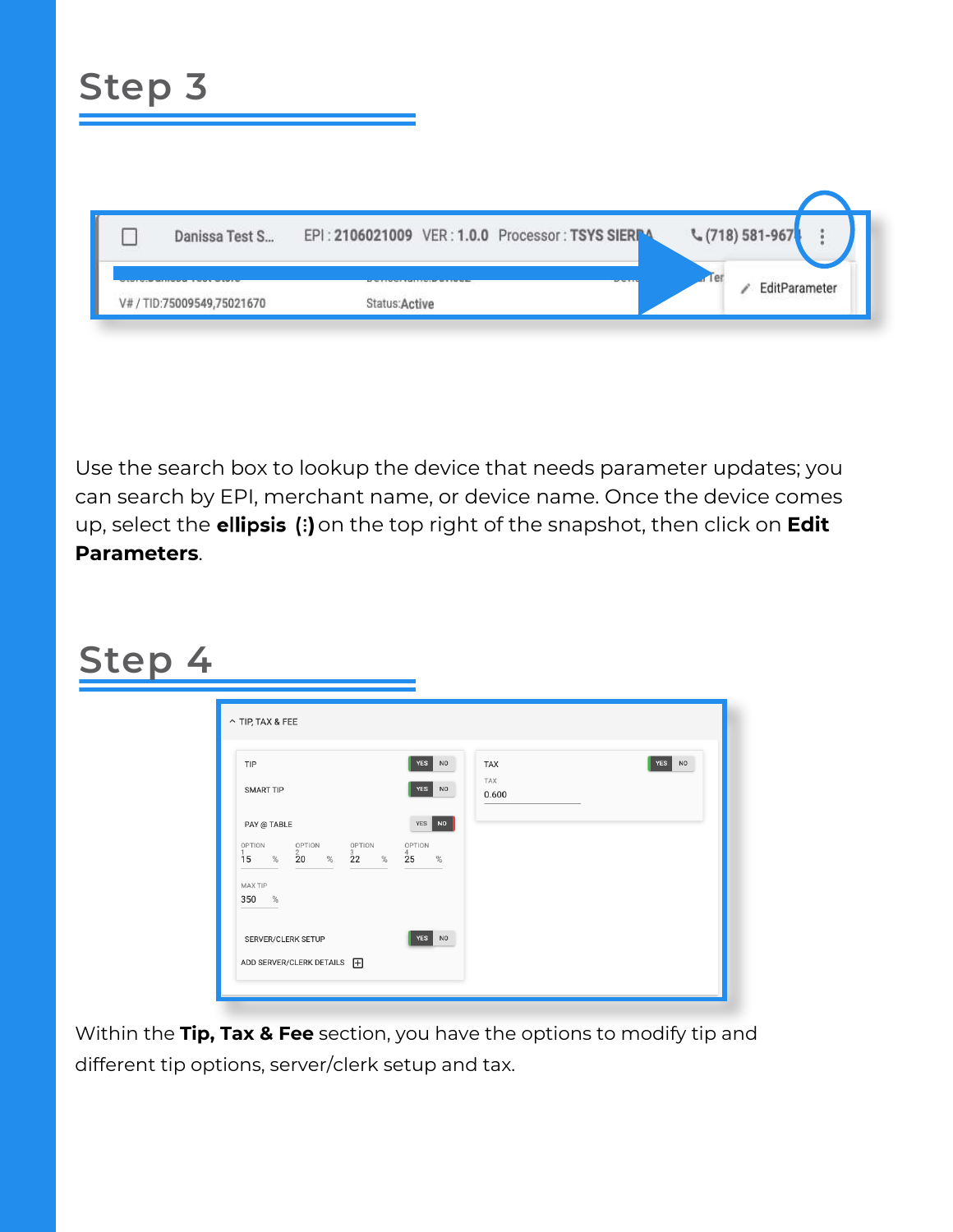### **Step 5**

| <b>HEADER 1</b>    | <b>HEADER 2</b>         |
|--------------------|-------------------------|
| Danissa Test Store | 36-36 33rd St           |
| <b>HEADER 3</b>    | <b>HEADER 4</b>         |
| ASTORIA NY 11106   | 7185819674              |
| FOOTER             | <b>DISCLAIMER</b>       |
| Thank You          | Cardholder acknowledges |
|                    | receipt of goods and    |
|                    | obligations set forth   |
|                    | by the cardholder's     |
|                    | agreement with issuer.  |
|                    |                         |

Within the **Receipt** section, you have the options for receipt headers and footer, the disclaimer, and the paper/SMS receipt toggles.

#### **Step 6**

| AVS<br><b>NONE</b>                                             | $\overline{\phantom{a}}$ | AVS ACTION ON FAILED<br>APPROVE AND NOTIFY       |        |
|----------------------------------------------------------------|--------------------------|--------------------------------------------------|--------|
| <b>EXTERNAL PIN PAD</b><br><b>SUPPORT</b>                      | YES NO                   | <b>SPLIT PAYMENT</b>                             | YES NO |
| MANUAL CARD ENTRY                                              | YES NO                   | <b>CASH BACK ON DEBIT</b><br>CARDS               | YES NO |
| BATCH OUT<br>SETTLEMENT TIME (EST)<br>10:30 PM<br>$\mathbf{v}$ | AUTO MANUAL              | QSR (RECEIPT &<br>SIGNATURE ARE NOT<br>REQUIRED) | YES NO |
| POS INTEGRATION                                                | YES NO                   | PASSWORD FOR REFUND                              | YES NO |

Within the **Terminal & Transaction** section, you have the options for AVS, enabling a pin pad (if used), manual card entry, auto/manual settlement, POS integration, cash sale menu, split payment, cash back, QSR, and password requirements for refunds.